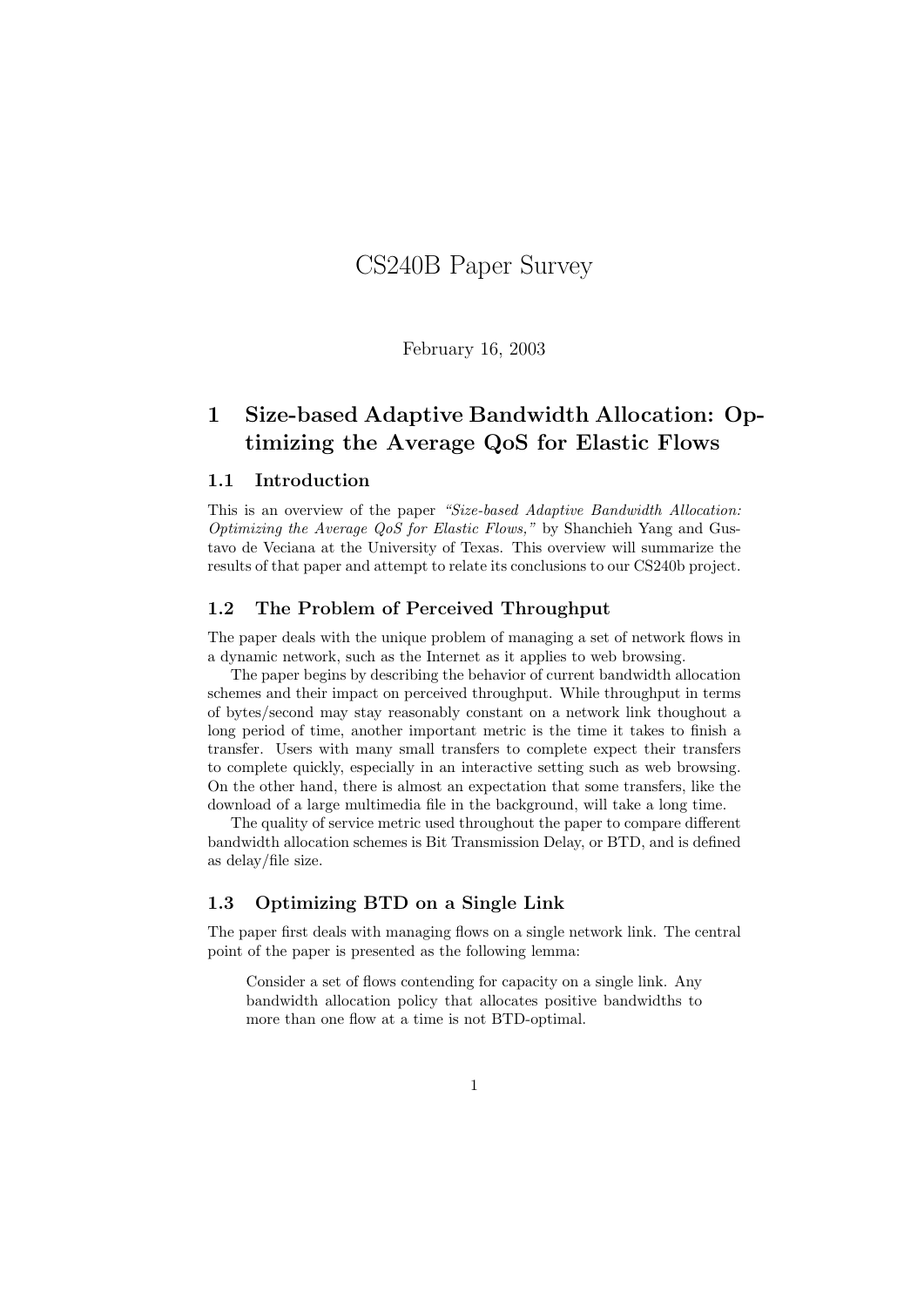The idea is that smaller flows or flows with less residual work can be allowed to finish first without penalizing larger flows, and this will reduce BTD. A logical conclusion is that bandwidth allocation schemes which consider flows' residual sizes may reduce BTD.

From the above lemma, it is clear that we must choose a single flow at any time and give it the full bandwidth of the link. The paper proposes several ways of choosing such a flow, which take into consideration the remaining work of the flows. The best of these schemes provide performance increases of 50% over fair sharing on a link with two thirds saturation.

#### 1.4 BTD on other Networks

The paper also deals with more complex networks, such as a linear series of m hops, each having the same bandwidth. Some flows on this network may span up to m hops, and other flows may only need one hop each. In this case, the algorithm compares the overall difference in BTD between allocating bandwidth for routes of different lengths. For example, if many 1-hop flows will complete within a short time window, then the option to allocate bandwidth for 1-hop flows will have a very high weight.

The paper then introduces a class of bandwidth allocations called Sizebased Adaptive Bandwidth Allocations (SABA). They test an implementation of SABA, and present their results.

#### 1.5 Analysis

The central idea presented in this paper seems like the common "printer queue scheduling" problem, in which a printer is given several tasks of differing magnitudes, and must chooes the order in which to complete them. One solution is to perform the shortest jobs first, which is in essence what this paper suggests. The difference is that a network link can transmit several different streams at once, or at least simulate that behavior, but the authors show that it is still beneficial to only service one of the flows at a time.

The paper briefly mentions a common problem in such situations: namely that of starvation. Conceivably if there are enough small jobs, then a large job will never be able to finish because the smaller jobs get priority. However, the paper claims that in a real-world network with flows of different weights, this is not a problem. The paper refers the reader to other works but does not discuss it in depth.

The paper gives the quantitative results of several tests that the authors performed. These include real-world performance of their proposed allocation schemes over a single link as well as different multi-link networks and help show that their solutions have a significant real-world advantage over traditional schemes.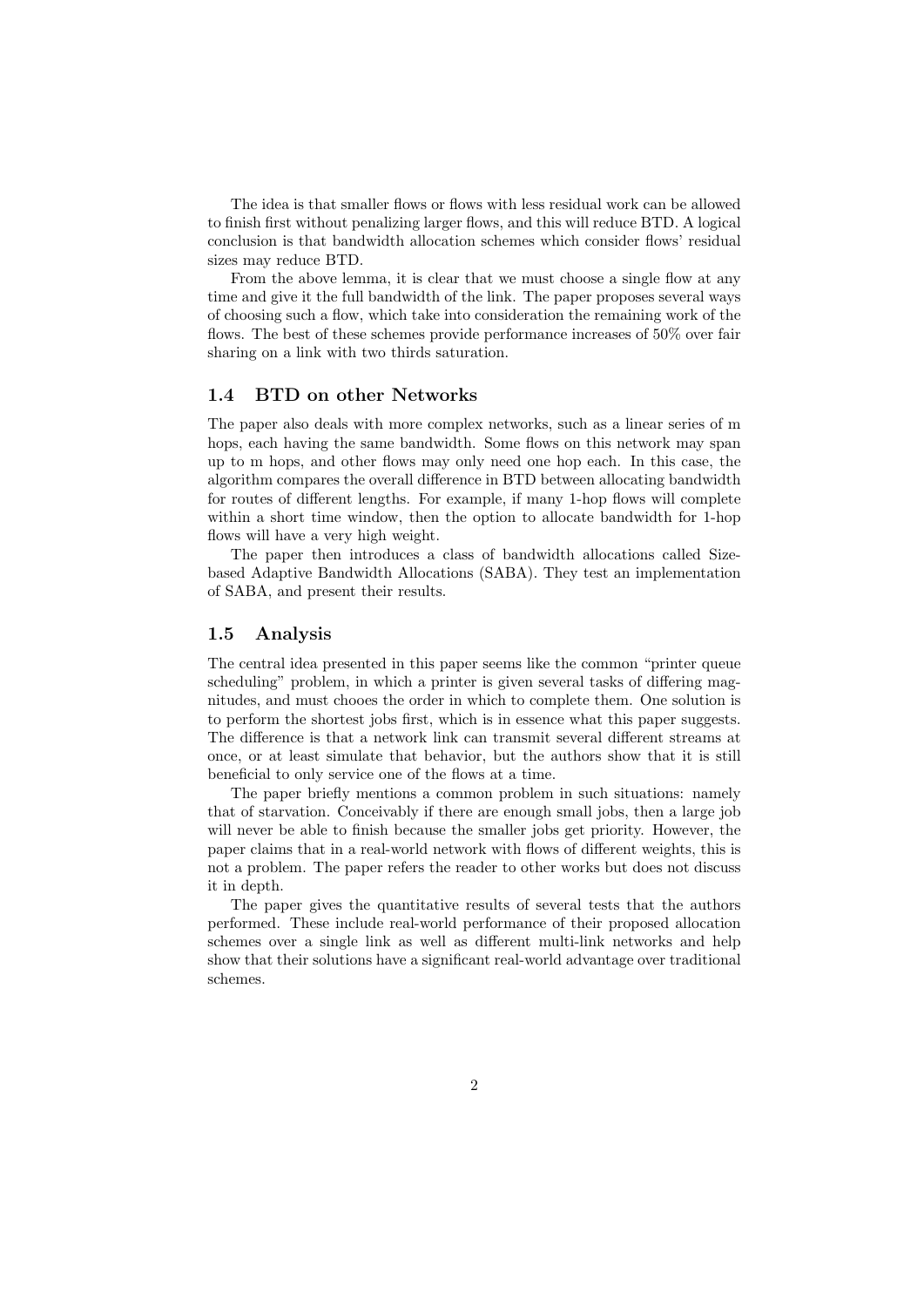#### 1.6 Conclusions

There are certain elements of this paper that would be useful for us in our adaptive FTP project. Specifically, the idea that smaller transfers should be given priority is important. However, as the paper focuses on dynamically allocating bandwidth among flows and not dynamically choosing a transport protocol with which to transmit data, it is not entirely applicable.

### 2 Fair Bandwidth Sharing among Adaptive and Non-Adaptive Flows in the Internet

Anjum & Tassiulas tackle the problem of unfairness between adaptive (TCP) flows and non-adaptive (CBR-UDP) flows through a gateway. Several existing gateway algorithms are presented, including drop-tail, drop-front, Early Random Drop (ERD), Random Early Detection (RED), and Longest Queue Drop  $(LQD)$ . All of these algorithms attemtp to find the best way to handle packets that arrive at an overloaded gateway, whose buffers are full. While RED  $\&$  LQD have their advantages, they do not differentiate between adaptive and non-adaptive flows. This is important because as congestion builds, adaptive flows decrease their sending rate. Non-adaptive flows do not self-regulate and end up dominating the channel. As a result, using non-adaptive flows actually become more attractive to applications than adaptive ones. This could result in the network being dominated by congestion, allowing no work to be done.

The authors present BRED, a variation on RED, as an algorithm developed to solve this problem. The simulation of a network running BRED shows that while non-adaptive flows still dominate, adaptive flows are not completely cut off as they were with previous algorithms. By taking into account which flow every packet was associated with and making judgements in a way that ensures fairness for both adaptive and non-adaptive flows.

While this work is interesting from a network infrastructure point of view, only a few points are relevant to our topic of adaptive file transfer. First of all, we must take into consideration the domination of UDP flows over TCP flows. If we intend to have many flows of both types over the same channel, it is possible that we will shut the TCP flows out entirely. To avoid this, we may have to build some sort of congestion control on top of UDP, or abandon the idea of using both protocols over the same channel and instead develop and use only a reliable UDP, for example. Another interesting point to note is that front-dropping was initially proposed because it would yield faster detection of packet drops by TCP, but as a side-effect, it deteriorates non-TCP flows. If we choose UDP-only flows, we might consider the possibility of being harmed by this.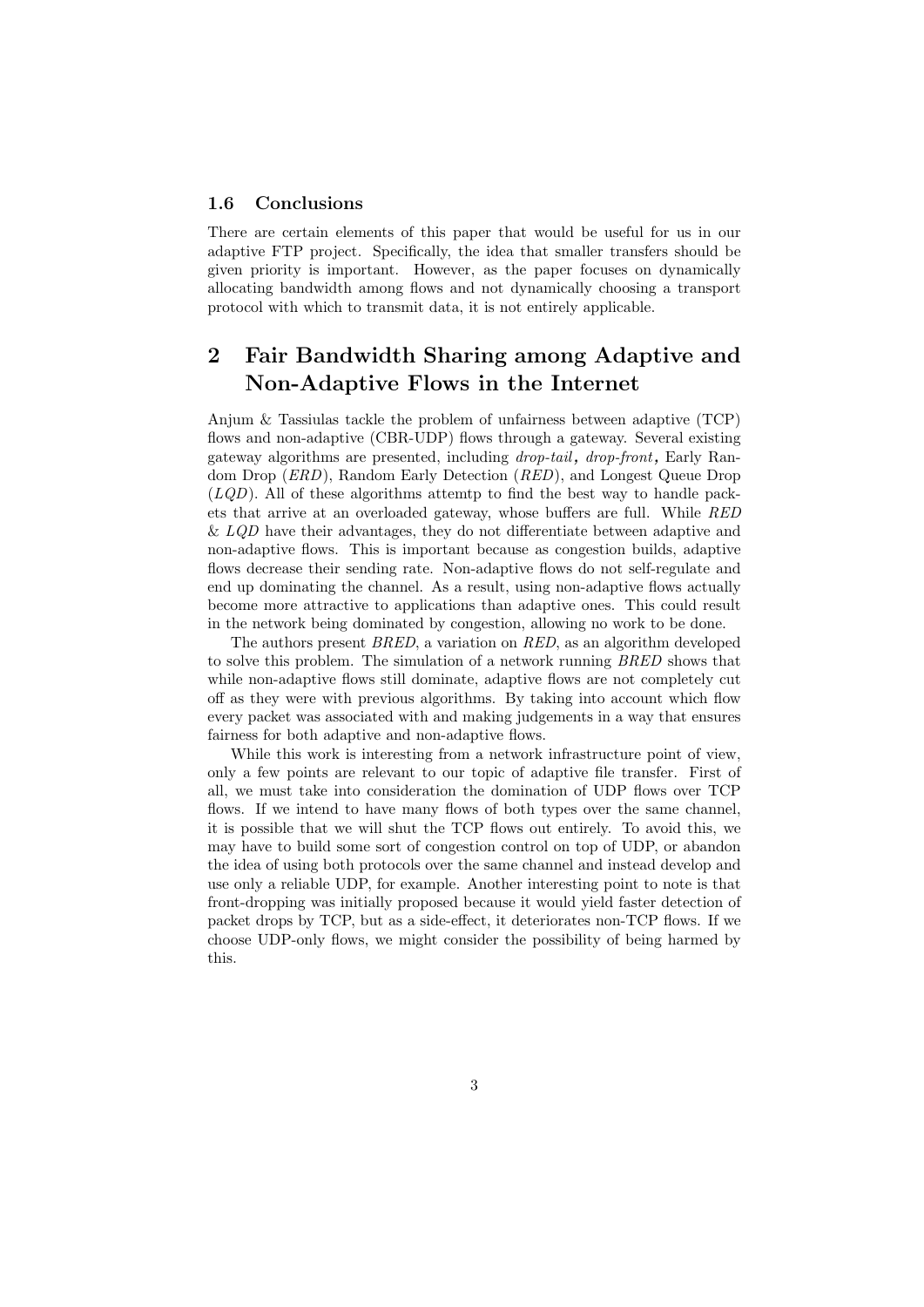# 3 Smooth Loss With Variability Smoothing Factor to Increase Bandwidth Utilization

This paper describes a method for applying a smoothing factor to adaptive transmission control which results in higher transmission speeds. When a loss rate of a transmission is recorded, it is filtered through an equation to determine the "smoothing value." Next, the congestion rate of the network is determined. This is compared to the smoothing value to determine if the network is currently in a CONGESTED, LOADED, or UNLOADED state. Once this is determined, the transmission rate is adjusted accordingly. By using a "smoothed" value to compare against, instead of using the raw loss report, transmission rates are improved.

While the title and abstract to this paper were promising, its contents were disappointing. Despite its short length, there were numerous grammatical errors which made the reading difficult. This aside, the idea submitted is interesting and might help us to find an ideal transmission rate when transferring files. Hopefully we can utilize the smoothing equation to give us better transmission rates.

### 4 RFC 1350

This RFC detailed the TFTP protocol, a very simple and limited FTP protocol that, for matching the simplicity of its design, is implemented over UDP instead of TCP, although the latter is possible. This protocol adds very little overhead to that of UDP: there are only 5 operations supported, read request, write request, data send, acknowledgement, and error. Data sizes range from 0 to 512 bytes, and 3 different data modes can be specified. The state information on the file transfers are kept through ack packets, and time-outs are used to determine if a packet should be retransmitted in the case that an ack packet is lost.

Since 2 bytes are used for the block number to keep track of order for reassembly at the client side, a maximum size of  $2\hat{1}6 \quad 512 \quad 1$ , or  $33554431$  bytes, or almost 32 MB of data may be transmitted using an unchanged model of this protocol. This is suitable for our purposes, since for larger files, TCP is desirable due to many of its reliability features. However, given a reliable network with low dataloss rate, a modified TFTP protocol over UDP may still be preferable to that of TCP for higher throughput.

The virtual circuit information that is available to the TFTP client and server are the port numbers, which are chosen randomly. There is no scheme within TFTP itself for the detection of bit errors, although duplicate packets, lost packets can be dealt with the block number and the ack packets. The header does not require 2 bytes, but for alignment purposes, along with the block number, it is more convenient.

The protocol does not provide for user authentication, which does not adversely affect our project, which aims to develop an adaptive but necessarily secure protocol. Another possible drawback of this protocol is that it does not